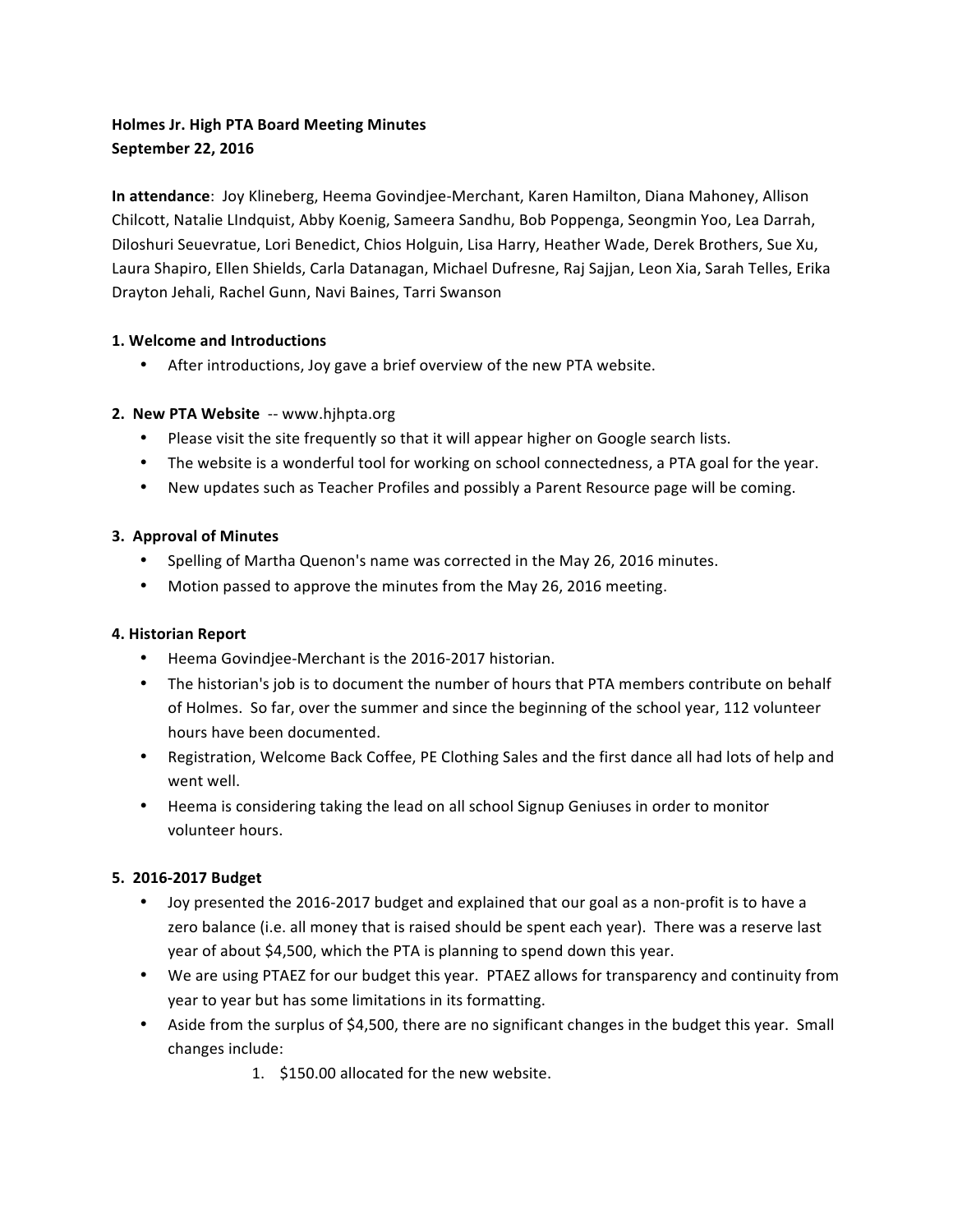- 2. An increase in \$2,000 for the Athletic Department (these funds come from last year's surplus).
- 3. An increase to \$750 from \$500 for Parent Education.
- 4. An increase to \$2,000 for Staff Appreciation.
- 5. An increase in Department Grants to \$3,150.
- 6. A projected surplus of \$2,000 in the Unfundraiser to be used to purchase AutoCAD software.
- 7. \$1,750 allocated to purchase outdoor furniture for the quad outside the library.
- Motion passed to approve the 2016-2017 budget.

### **6. Treasurer Report**

- Karen Hamilton, Treasurer, presented the Treasurer's report.
- Motion passed to approve the Treasurer's report.

### **7. Auditor Report**

- Laura Shapiro, Auditor, presented the Auditor report.
- Two audits were done over the summer (on 7/20/16 for July 2015 through December 2015 and on 7/25/16 for January 2016 through June 2016).
- The profit and loss statement was corrected to reflect a discrepancy of \$69.00 (\$69.00 was added to our records to match bank records).
- Motion passed to approve both audits.

# **8. Membership Report**

- Joy presented the membership report for Michelle Agnew.
- There are currently 288 members of our PTA, which totals \$4,320 in dues. Our goal was \$5,000 in dues.
- To date, Holmes has received donations from 137 families totaling \$12,545. Our goal was \$11,500.
- There have been 245 requests for directories so far. The directory should be done by the end of September.
- PTAEZ requires email addresses to enter data about donations/donors. Since this year's Direct Donation paperwork did not include a request for permission to use donors' email addresses, the direction donation information has not been entered in PTAEZ. Karen and Joy are working on language for the future that would ask donors for their email addresses and inform them that their email addresses would only be used for PTA auditing purposes.

# **9. Unfundraiser Report**

- Diana Mahoney presented the Unfundraiser report.
- The Unfundraiser raises funds for the three grade level experiential field trips.
- A mass mailing through the USPS will go out around October 25.
- For the first time, donations can also be made through the PTA website.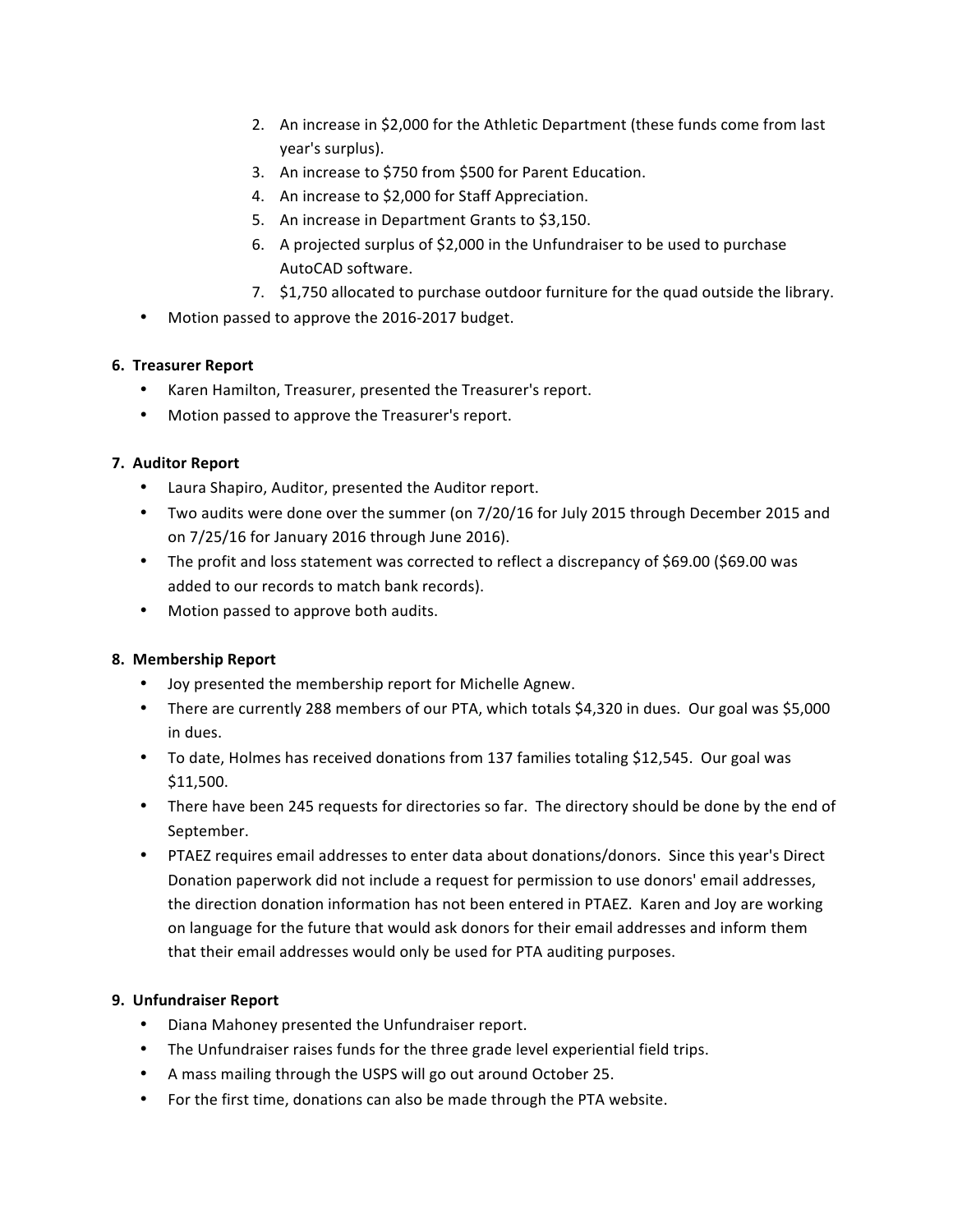• Typically, only about 25-30% of Holmes' families donate to the Unfundraiser. Diana hopes that overall donations will increase now that donations can be made online.

### **10. ASB Student Leadership Report (Mike Dufresne)**

- Leadership is off to a good start with two teachers and 50 students.
- Mr. Dufresne and Ms. LaFlamme attended a training for Leadership in Fresno.
- Leadership will be trying a Popcorn Fundraiser this year.
- In an effort to increase awareness about hurtful words, Leadership will be implementing a "Words that Hurt" campaign. Among other things, leadership will be creating positive messages to help combat hurtful words.
- Holmes will be celebrating its 50th anniversary during Open House on April 27, 2017.
- Any student with a teacher chaperone can start a club on campus. Current clubs are open to all students and include: RISE, GSA, Rubik's Cube, Honor Society, Rest, SSR Book Club, Math Countz, Quizbowl, Faculty Club, and Computer Science. A Cards/Game Club and a Chess Club may be coming soon.
- School dances are becoming more popular; Holmes may be asking for more parent volunteers for safety purposes.

#### 11. Social Studies Report (Mike Dufresne)

- Mr. Dufresne gave an overview of the Social Studies curriculum in each grade.
- A mock election will take place for 8th graders on November 8. Parent volunteers will be needed to help with the election.

#### 12. Teacher Report (Heather Wade)

- Holmes teachers are a dedicated bunch! Teachers like Ms. Holte go above and beyond, shouldering a full teaching load while also coaching a team.
- Holmes parents contribute a lot to the Holmes community as well.

#### 13. Counselor Report (Ellen Shields)

- The counseling team is in place and is having a lot of contact with students.
- A survey of 8th and 9th graders revealed that the top three issues for them are:
	- 1. conflict/drama between friends
	- 2. hurtful comments
	- 3. body image issues
- Other big issues for 8th and 9th graders are the college admissions process and career planning. Interventions that develop study skills in 8th graders and stress and anxiety management in 9th graders are being considered.
- Students participated in a suicide prevention program recently.
- On 11/10, the Berkeley Repertory Theater will present a program about Hurtful Words to 8th and 9th graders.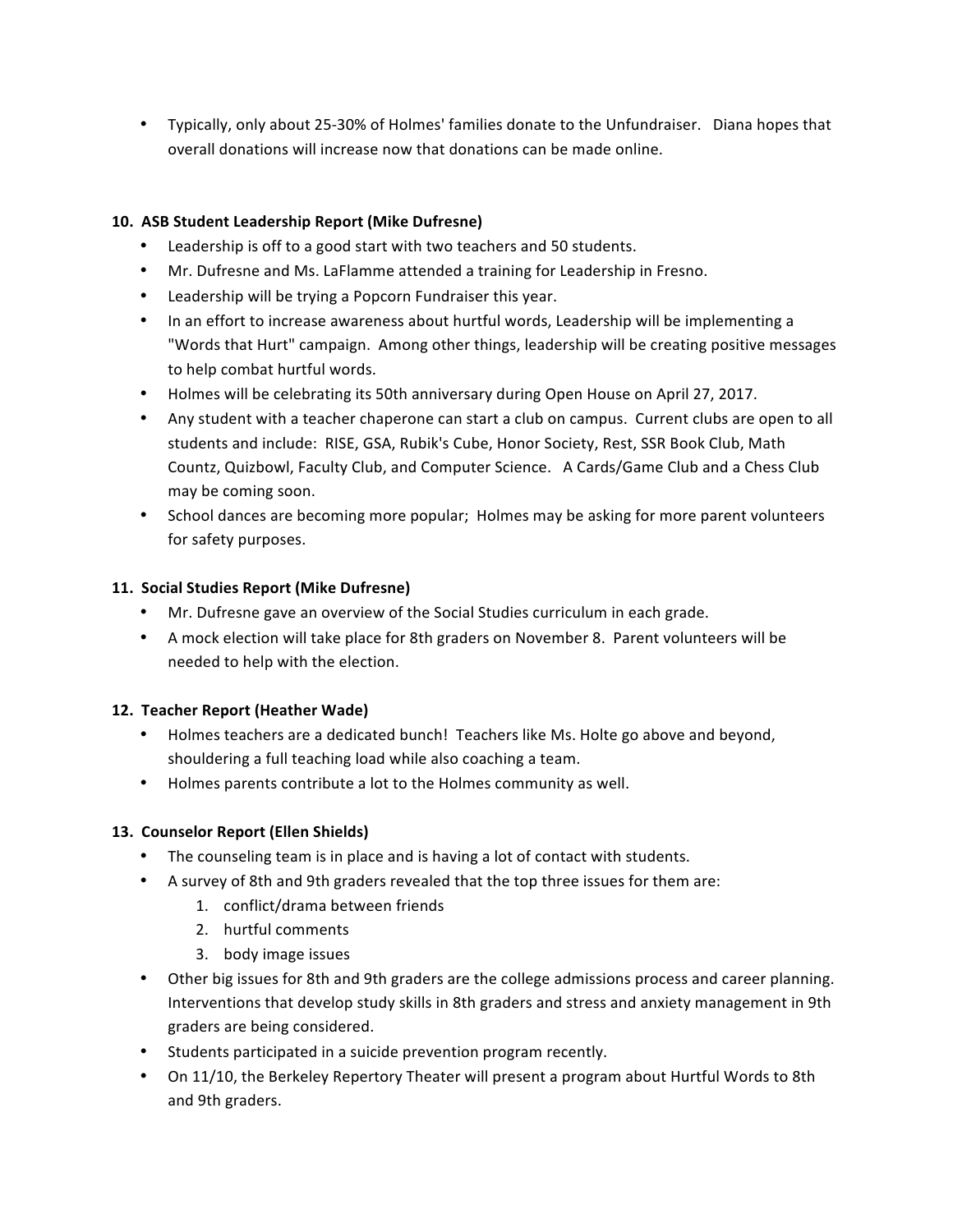• Holmes Students Advocates are an anti-bullying team that chooses leaders from different student groups to serve as advocates on campus.

# 14. Administrative Report (Derek Brothers)

- The school year has been pretty smooth so far.
- Holmes has its biggest student body since its split with Harper (750 students this year compared with a norm of 720).
- The library quad is being renovated to create an outdoor classroom space.
- There are 11 new people on the Holmes staff.
- SBAC scores were mailed recently. Though work remains to be done with some students, overall, Holmes students did very well, especially in math.
- A version of the PSAT will be given to 9th graders on 10/19. 9th graders will have a modified schedule on that day.
- There have been some glitches with School Loop for 9th graders. The frequency with which teachers update School Loop varies significantly. If your student says he/she turned in an assignment for which there is not a grade on School Loop, follow up with your student's teacher for clarification.

### **15. Committee Reports**

- Active4.me : On 10/5, the UDC Band-Uh played from 9:10 to 9:40 as part of an Active4.me event. Holmes parent Kristen Muir will be handing out 500 bike lights to Holmes students before Daylight Savings.
- Hospitality (Lori Benedict):
	- 1. Luncheon for Holmes staff the day before school started went well.
	- 2. There will be a soup potluck in January on the teacher workday.
	- 3. May 2 6 is Teacher Appreciation Week.
	- 4. There will be an end of school luncheon on 6/9.
	- 5. The Hospitality team would like to develop a Signup Genius to help recruit new parents, as Joanna Purves, Hospitality Co-Chair, will be moving on next year.

#### 16. Parcel Tax Presentation/Endorsement of Measure H

- Joy presented facts about Measure H (via a handout and a Power Point presentation) and then facilitated a discussion about Measure H.
- Motion passed for the Holmes PTA to endorse Measure H.

#### 17. Bob Poppenga, Candidate for School Board

- Bob shared a bit about his background and his campaign:
	- $\circ$  Bob is a professor of veterinary medicine at UCD's vet school and has worked as a university educator for 30 years.
	- $\circ$  Bob has two children in DJUSD schools.